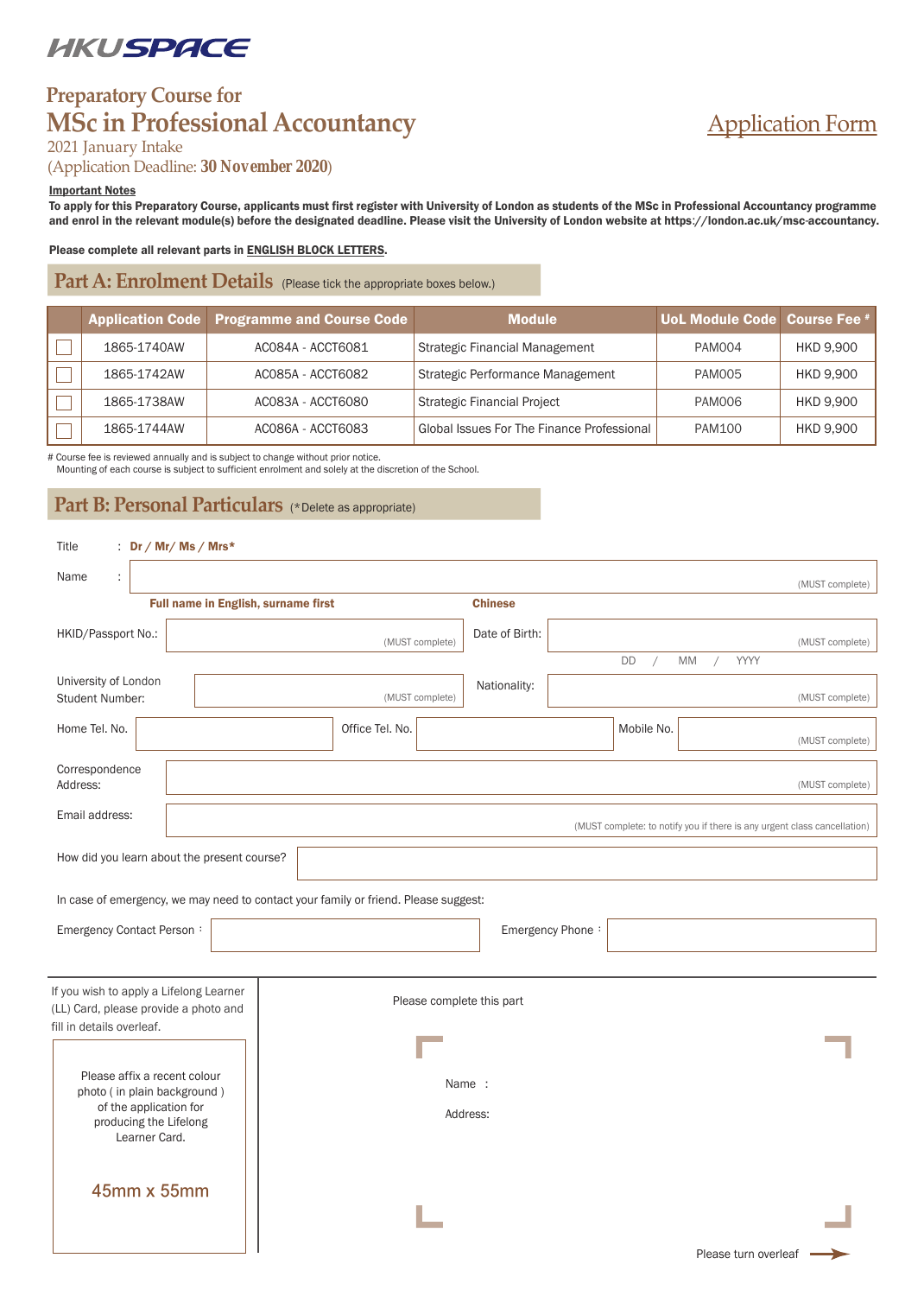# **Part C: Qualifications and Employment**

Please state your academic and professional qualifications relevant to the entry requirement and attach proof of qualifications specified in the requirements of the course.

Academic Background (in reverse chronological order) (MUST complete)

| <b>Awarding Institution</b> | <b>Award/ Degree Awarded</b> | <b>Dates of attendance</b><br>(From MM/YYYY To MM/YYYY) | <b>Mode of Study</b><br>(Part-Time or Full-Time) |
|-----------------------------|------------------------------|---------------------------------------------------------|--------------------------------------------------|
|                             |                              |                                                         |                                                  |
|                             |                              |                                                         |                                                  |
|                             |                              |                                                         |                                                  |
|                             |                              |                                                         |                                                  |

## **Professional Qualifications** (in reverse chronological order) (MUST complete)

| <b>Examination/ Awarding Institution</b><br>(E.g. ACCA) | <b>Award Received</b><br>(E.g. ACCA Student, Member or Affiliate) | <b>Grade</b> | <b>Date of Award</b> |
|---------------------------------------------------------|-------------------------------------------------------------------|--------------|----------------------|
|                                                         |                                                                   |              |                      |
|                                                         |                                                                   |              |                      |
|                                                         |                                                                   |              |                      |
|                                                         |                                                                   |              |                      |

#### **Employment** (in reverse chronological order)

| <b>From</b><br>MM/YYYY | <b>To</b><br>MM/YYYY | <b>Title of Position Held</b> | <b>Name of Organization</b> |
|------------------------|----------------------|-------------------------------|-----------------------------|
|                        |                      |                               |                             |
|                        |                      |                               |                             |
|                        |                      |                               |                             |
|                        |                      |                               |                             |

|                                                                                                                                                                                                                                                                                                                                                                                                                | Continue on next page $\longrightarrow$                                                                                                                                                                                       |
|----------------------------------------------------------------------------------------------------------------------------------------------------------------------------------------------------------------------------------------------------------------------------------------------------------------------------------------------------------------------------------------------------------------|-------------------------------------------------------------------------------------------------------------------------------------------------------------------------------------------------------------------------------|
| 1. Enrolment can be done in person at any of the School's Enrolment Centres by completing this application form and submitting it with<br>the appropriate fee and relevant documents. You can also mail to the "HKU School of Professional and Continuing Education, Room<br>304, 3/F, T. T. Tsui Building, The University of Hong Kong, Pokfulam Road, Hong Kong", specifying "Programme/Course Application". | Please complete<br>(For the production of LL Card)                                                                                                                                                                            |
| 2. Fees paid by crossed cheque or bank draft should be made payable to "HKU SPACE".                                                                                                                                                                                                                                                                                                                            |                                                                                                                                                                                                                               |
| 3. For general and short courses, applicants may be required to pay the course fee in cash or by EPS, Visa or MasterCard if the course will<br>start shortly.                                                                                                                                                                                                                                                  | Name                                                                                                                                                                                                                          |
| 4. If admission is on a first come, first served basis and if you do not hear from us before the course starts, you may assume that your<br>application has been accepted, and should attend the course as scheduled.                                                                                                                                                                                          |                                                                                                                                                                                                                               |
| 5. If admission is by selection, the official receipt is not a guarantee that your application has been accepted. We will inform you of the<br>result as soon as possible after the closing date for application. Unsuccessful applicants will be given a refund of programme/course<br>fee if already paid.                                                                                                   | Course No : the course of the course of the course of the course of the course of the course of the course of the course of the course of the course of the course of the course of the course of the course of the course of |
| 6. If you are applying to / have enrolled for more than one programme / course with HKU SPACE, please check to ensure that there are no<br>scheduling conflicts before submitting your application form.                                                                                                                                                                                                       |                                                                                                                                                                                                                               |
| 7. If you do not know the teaching venue within 3 days of the starting date of the course, please check with the relevant programme team.                                                                                                                                                                                                                                                                      | Contact No. : _________________                                                                                                                                                                                               |
| 8. Course fees paid are not refundable except as statutorily provided or under very exceptional circumstances (e.g. course cancellation<br>due to insufficient enrolment).                                                                                                                                                                                                                                     |                                                                                                                                                                                                                               |
| 9. Please refer to the HKU SPACE Prospectus and the official website for full details of enrolment procedures for HKU SPACE Programmes.                                                                                                                                                                                                                                                                        |                                                                                                                                                                                                                               |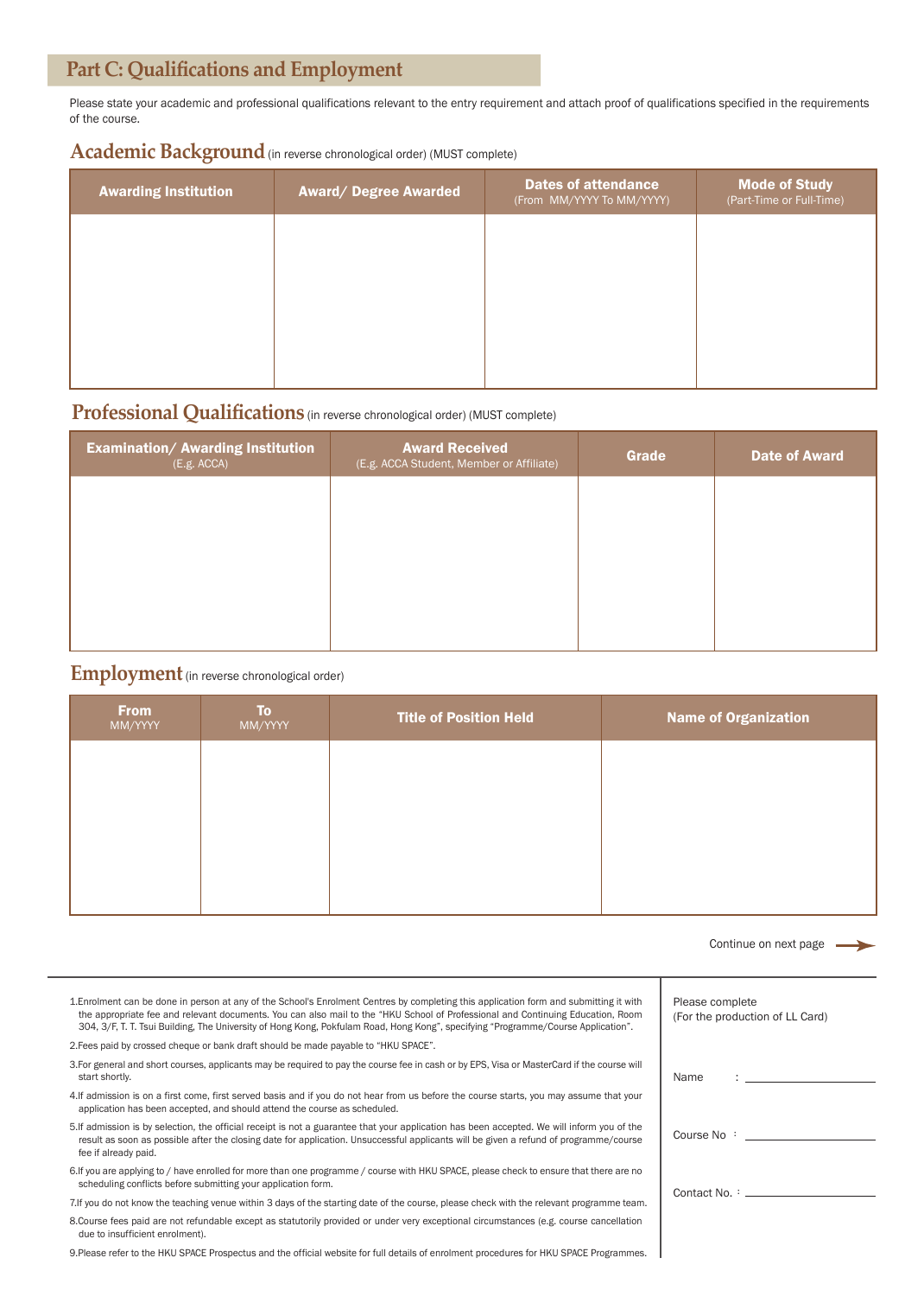### **HKU SPACE Alumni**

All new enrolled students in the School will automatically receive a lifelong learner card which serves as the student card. It also confers eligibility to become an alumnus of HKU SPACE. If you DO NOT WISH to be an alumnus, please check this box.

## **Equal Opportunities for Learning at HKU SPACE**

It is the School policy to offer equal opportunities to all applicants with or without disabilities. To enable us to meet the needs of all students, you are invited to indicate on this form whether you require any special assistance. If you do need such assistance, the School may approach you subsequently to obtain further details so as to facilitate our planning and assess how best we can help you.

Special assistance required  $\Box$  Yes  $\Box$  No

(if you check yes, you agree to give us further information on your special needs and consent to our further processing of your data)

#### **Statement on Collection of Personal Data**

- 1. It is necessary for applicants to supply their personal data and to provide all the information requested in the application documents, as otherwise the School may be unable to process and consider their applications.
- 2. The personal data provided in this form will be used for processing your application for admission, and for registration, academic and administrative communication, alumni management and contacts, research, statistical and marketing (including direct marketing) purposes. The data will be solely handled by HKU SPACE staff but may be transferred to an authorised third party providing services to the School in relation to the above purposes and prescribed purposes as allowed by the law from time to time.
- 3. When the processing and consideration of all the applications for a particular programme have been completed: (a) the application papers of unsuccessful candidates will be destroyed (if you have indicated to receive our promotional materials in Paragraph 6 then your contact details and opt-in consent would be retained for such purposes); and (b) the application papers of successful candidates will serve as part of the applicant's official student records and will be handled by HKU SPACE staff or by staff of an authorised third party providing services to the School in relation to the stated purposes. In all such circumstances, please be assured that any personal information you supply will be kept strictly confidential. Personal data collected arising from any payment for this application may be retained as statutorily required and for processing refund, if necessary.
- 4. Upon enrolment, applicants will be required to submit a recent colour photo for student identification purpose.
- 5. The School will send urgent messages to students via Short Message Services (SMS) and supplement by other means such as email (if the need arises). It is therefore important that the mobile phone number and email address that the applicant provides are accurate. Any change should be reported to the School immediately. Those who have genuine difficulty in receiving urgent messages via SMS should contact the programme teams for separate arrangements.

### **Use of Personal Data related to Direct Marketing**

6. From time to time, the School will send the latest updates and promotional materials to applicants/students and alumni on the availability of the programmes and courses. This will also include seminars and events, discounts and offers, clinics and other services as well as the alumni events, privileges and offers, networking opportunities and fund-raising initiatives. Occasionally information from our parent University and fellow HKU subsidiaries may also be sent. Various communication channels will be employed such as direct-mail, email, mobile phone and other forms of social media, by using your personal data (including, but without limitation to, your name, contact details and other information collected in your profile such as the programme(s) you enrolled, your graduation year etc). You always have the right to make subsequent changes on your choice of receiving further marketing materials by sending a written unsubscribe request (by email or by post) to the School at any time.

#### If you DO NOT WISH to receive our latest updates and promotional materials through the communication channels as stated above, including discounts and offers from time to time, please check this box.

- 7. Under the provisions of the Personal Data (Privacy) Ordinance, applicants have the right to request the School to ascertain whether it holds your personal data, to be given a copy, and to apply for correction of the data, if deemed incorrect. Applications for access to personal data should be made by using a special request form and on payment of a fee. Such applications to access to information should be addressed to the Data Protection Officer, HKU SPACE. For general requests of personal data amendment, please fill out the "Application Form for Personal Data Amendment" and submit it to HKU SPACE.
- 8. For details on the School's policy on personal data (privacy), please refer to the School Prospectus or Website (http://hkuspace.hku.hk/policy-statement/privacy-policy).
- 9. HKU SPACE, being part of the University of Hong Kong, the Personal Information Collection Statement of the University also applies and can be accessed from http://www.aal.hku.hk/admissions/documents/pics.pdf. Being in partnership with other overseas Universities, it also endeavours to comply to their laws and regulations as far as practicable. However, the School is obliged to maintain part of the students' records in perpetuity for reasons stated in this PIC.

## **Notes to Non-local Applicants**

To study in Hong Kong, all non-local applicants are required to obtain a student visa issued by the Immigration Department of the HKSAR Government, except for those admitted to Hong Kong as dependants, who do not need prior approval before taking up full-time and part-time studies. Non-local applicants issued with a valid employment visa also do not need prior approval to pursue part-time studies. It is the responsibility of individual applicants to make appropriate visa arrangements. Admission to a HKU SPACE academic programme/course does not guarantee the issue of a student visa. Applicants may wish to note that part-time courses are generally not considered by the Immigration Department for visa purposes except for self-financed, part-time locally accredited taught postgraduate programmes awarded within the HKU System through HKU SPACE.

#### **Declaration**

- 1. I declare that all information given in this application form and the attached documents are, to the best of my knowledge, accurate and complete.
- 2. I authorise the School to obtain, and the relevant authorities to release, any information about my qualifications and/or employment as required for my application.
- 3. I consent that if registered, I will conform to the Statutes and Regulations of the University and the rules of the School.
- 4. I have noted, understood and agree to the contents of the above notes, Statement on Collection of Personal Data and HKU SPACE policy on personal data (privacy).

Before signing this Application Form, applicants are reminded to ensure that you have clearly understood all the terms of your enrolment with HKU SPACE, in particular clauses concerning refunds, deferments, waivers, course transfers and visa applications (when applicable).

Signature Date **Date**